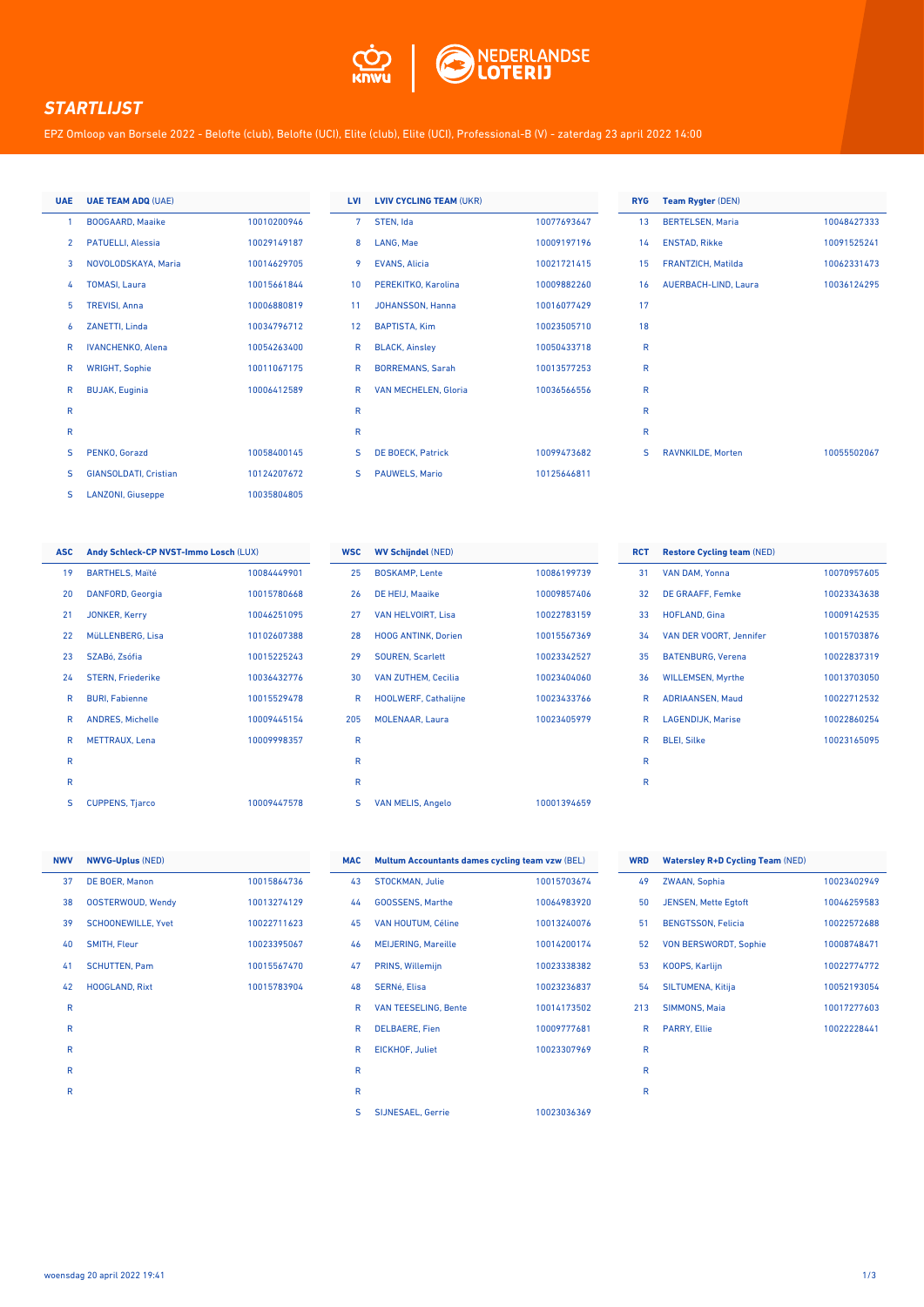

## *STARTLIJST*

EPZ Omloop van Borsele 2022 - Belofte (club), Belofte (UCI), Elite (club), Elite (UCI), Professional-B (V) - zaterdag 23 april 2022 14:00

| <b>NXT</b> | <b>NXTG by Experza (NED)</b> |             |
|------------|------------------------------|-------------|
| 55         | <b>KNAVEN, Senne</b>         | 10023335857 |
| 56         | <b>KNAVEN, Britt</b>         | 10023335756 |
| 57         | <b>MEERTENS, Lone</b>        | 10059925873 |
| 58         | <b>VAN DER MOLEN, Yuli</b>   | 10023395673 |
| 59         | <b>VAN ROOIJEN, Eline</b>    | 10022726272 |
| 60         | <b>AERNOUTS, Amber</b>       | 10016344379 |
| R          | <b>ARENS, Maureen</b>        | 10023286347 |
| R          |                              |             |
| R          |                              |             |
| R          |                              |             |
| R          |                              |             |
| S          | D'HOORE, Jolien              | 10004779050 |
| S          | <b>KOS, Christian</b>        | 10006661355 |

| <b>TAL</b> | <b>TalentCycling (NED)</b> |             |
|------------|----------------------------|-------------|
| 61         | MINCK, Norah               | 10064384439 |
| 62         | <b>COUMANS, Lieske</b>     | 10023341719 |
| 63         | <b>VAN ZEELST, Lieke</b>   | 10113062170 |
| 64         | <b>TIEROLF, Sophie</b>     | 10065003219 |
| 65         | <b>VOLLERING, bodine</b>   | 10023088307 |
| 66         | <b>BEERNINK, Demi</b>      | 10110460954 |
| R          | RUSSCHEN, Emma             | 10105932266 |
| R          | <b>VAN WEERELD, Lieke</b>  | 10043844889 |
| R          | <b>WALDHOFF, Lea</b>       | 10054420620 |
| R          |                            |             |
| R          |                            |             |
| S          | <b>KROL, Bert</b>          | 10022823373 |
| S          | <b>VAN RIJSWIJK, Jamie</b> | 10022887738 |

| <b>KTP</b>   | <b>GT KRUSH TUNAP PROCYCLING (NED)</b> |             |
|--------------|----------------------------------------|-------------|
| 67           | DE VRIES, Femke                        | 10082433816 |
| 68           | <b>COLBORNE, Henrietta</b>             | 10010199431 |
| 69           | <b>DIJKSTRA, Anneke</b>                | 10023075068 |
| 70           | <b>BOUWMEESTER, Sanne</b>              | 10014909890 |
| 71           | <b>KLEMENT, Melanie</b>                | 10008891749 |
| 72           | LUNDMARK, Clara                        | 10011048583 |
| R            | <b>HENGEVELD, Daniek</b>               | 10023161560 |
| R            | <b>VAN NECK, Melissa</b>               | 10013443069 |
| R            | <b>BAKS, Marissa</b>                   | 10015762581 |
| $\mathsf{R}$ |                                        |             |
| $\mathsf{R}$ |                                        |             |
| S            | <b>KLEMENT, Wim</b>                    | 10023010505 |
|              |                                        |             |

| <b>DRE</b> | <b>Team Drenthe (NED)</b> |             |
|------------|---------------------------|-------------|
| 73         | DE JONG, Liena            | 10015623953 |
| 74         | UITERWIJK WINKEL, Meike   | 10015705189 |
| 75         | <b>WEERINK, Floor</b>     | 10009857507 |
| 76         | <b>KETELLAPPER, Janet</b> | 10117616625 |
| 77         | <b>VAN ELST, Jip</b>      | 10117747371 |
| 78         | <b>BEULING, Femke</b>     | 10060832320 |
| R          | <b>ROELOFS. Lisanne</b>   | 10015789156 |
| R          | <b>UKENA, Ann Gela</b>    | 10113077631 |
| R          | DE JONG, Elisa            | 10117631779 |
| R          |                           |             |
| R          |                           |             |

| <b>DJR</b> | <b>JEGG - DJR Academy (NED)</b> |             |
|------------|---------------------------------|-------------|
| 79         | <b>GELUK, Yva</b>               | 10015026290 |
| 80         | <b>PETRICK, Heather</b>         | 10105219116 |
| 81         | DOBBELAERE, Jana                | 10010618349 |
| 82         | <b>HARTOG, Larissa</b>          | 10022713946 |
| 83         | <b>PRINS, Roos</b>              | 10123424194 |
| 84         | DE JONG, Thalita                | 10007917608 |
| R          |                                 |             |
| R          |                                 |             |
| R          |                                 |             |
| R          |                                 |             |
| R          |                                 |             |
|            |                                 |             |

| <b>VEA</b>   | vd Velden Adviseurs - MTD (NED) |             |
|--------------|---------------------------------|-------------|
| 85           | <b>HOFMAN, Melissa</b>          | 10013776711 |
| 86           | <b>VEERMAN, Deborah</b>         | 10075315531 |
| 87           | <b>KRABBENBORG, Judith</b>      | 10107430211 |
| 88           | <b>TIELEMAN, Vera</b>           | 10127442826 |
| 89           | <b>VAN WERSCH, Anna</b>         | 10022863183 |
| 90           | <b>GROEN, Marjet</b>            | 10116232555 |
| R            | PETERSEN, Lisa                  | 10117168910 |
| R            | <b>GEIRNAERDT, Mercedes</b>     | 10101715594 |
| R            | <b>VAN DER BEEK, Mirthe</b>     | 10087230363 |
| $\mathsf{R}$ |                                 |             |
| $\mathsf{R}$ |                                 |             |
| S            | <b>JOLING, Gerhard</b>          | 10012410425 |
|              |                                 |             |

| <b>JVA</b> | Jan van Arckel (NED)         |             |
|------------|------------------------------|-------------|
| 91         | <b>KOSTER, Paulien</b>       | 10015761066 |
| 92         | LANGBROEK, Sarah             | 10110791865 |
| 93         | <b>DE GOEJE, Hanneke</b>     | 10013240177 |
| 94         | <b>BEIJER, Inez</b>          | 10023076482 |
| 95         | <b>VAN LEEST, Anouk</b>      | 10100508552 |
| 96         | VAN BOVEN, Hannah            | 10016062069 |
| R          | <b>DE JONG, Estelle</b>      | 10079912119 |
| R          | <b>VAN BATENBURG, Nicole</b> | 10076536418 |
| 172        | <b>BIJWAARD, Eva</b>         | 10014756916 |
| R          |                              |             |
| R          |                              |             |

| <b>PVC</b> | Parkhotel Valkenburg Cyclingteam (NED) |             |
|------------|----------------------------------------|-------------|
| 97         | <b>VANHOVE, Marith</b>                 | 10065016454 |
| 98         | <b>VAN ROOIJEN, Sofie</b>              | 10022814178 |
| 99         | <b>MARKUS, Femke</b>                   | 10016031858 |
| 100        | <b>VAN DER WOLF, Rosalie</b>           | 10022722838 |
| 101        | <b>BOS. Leonie</b>                     | 10022708892 |
| 102        | <b>NOOIJEN, Lieke</b>                  | 10023144483 |
| R          | <b>DE GAST, Belle</b>                  | 10023130440 |
| R          | <b>GERRITSE, Femke</b>                 | 10022698485 |
| R          | <b>LIMPENS, Pien</b>                   | 10022710714 |
| R          |                                        |             |
| R          |                                        |             |

| <b>MAL</b>   | Merida Adelaar ladies cycling team (NED) |             |
|--------------|------------------------------------------|-------------|
| 103          | VAN MIDDENDORP, Arenda                   | 10110157729 |
| 104          | <b>FUSELIER, Miriam</b>                  | 10072202841 |
| 105          | <b>JANSEN, Eline</b>                     | 10116349763 |
| 106          | <b>VAN DEN POL, Eline</b>                | 10055000596 |
| 107          | <b>TOL, Rixt</b>                         | 10022803569 |
| 108          | <b>SMORENBURG, Cornelie</b>              | 10011029486 |
| R            | <b>VAN DEURSEN, Emma</b>                 | 10110234824 |
| $\mathsf{R}$ |                                          |             |
| R            |                                          |             |
| R            |                                          |             |
| R            |                                          |             |
| S            | VAN HET LOO. Wilbert                     | 10023090125 |